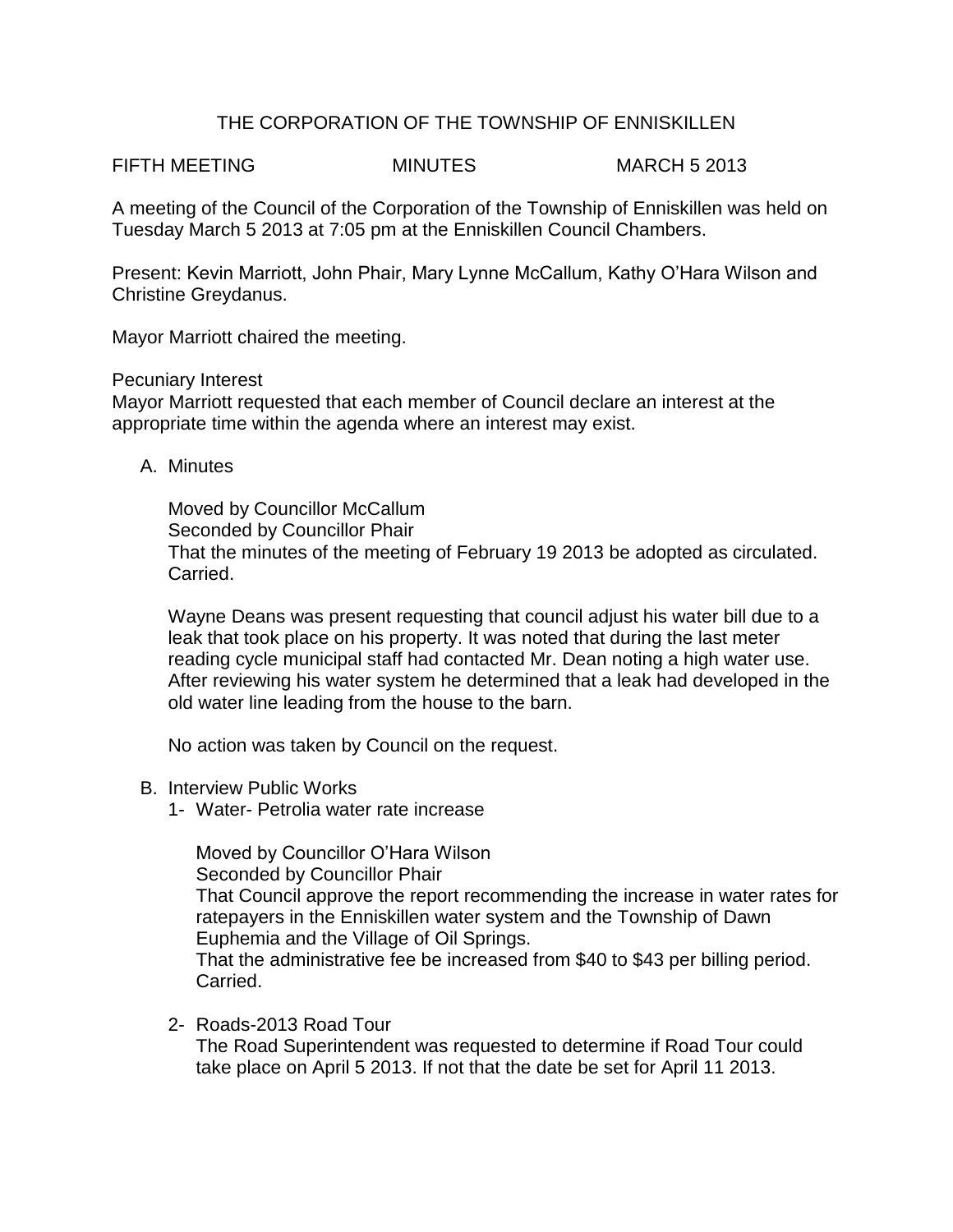### Dust Suppressant

The Road Superintendent noted that the contractor used for dust suppressant in 2012 would hold the 2012 pricing into 2013.

He noted that the 2012 dust suppressant rate was \$55.50 per cubic meters and \$44,595.60 was spent in 2012.

Moved by Councillor McCallum Seconded by Councillor O'Hara Wilson That the dust suppressant be purchased from Den Mar Brine in 2013. Carried.

#### Gas Tax Project 2013

The Clerk noted that at present it appeared that the only project that would be eligible for the use of the gas tax funds in 2013 would be the Churchill Line asphalt project. Mayor Marriott noted that he would discuss the completion of the project with Mayor Napper and report to Council.

The Road Superintendent reported on the Marthaville Road drainage project. He noted that the design of the drainage system would require the clay from Shiloh Line to complete the shoulders on the road.

The Road Superintendent noted that the road maintenance standards had been amended by regulation in the Municipal Act. He noted that after review the standards would need to be adopted by Council. The Road Superintendent noted that the purchase of a GPS tracking system for road equipment would become necessary to confirm the location of the road equipment.

G.1 Ken Campbell was present to discuss the garbage problems being experienced at the Lambtonian Apartments. He noted that the prior hauler had abandoned the position. As a result a new hauler was being requested to undertake the work. Mr. Campbell requested permission to place the waste in the municipal dumpsters located at the site

Councillor Phair declared an interest as he was a resident of apartments.

Moved by Councillor Greydanus Seconded by Councillor McCallum That a request be made to the County of Lambton to permit the waste hauler for Lambtonian Apartments be permitted to be covered under the County of Lambton contract for the Waste Management Landfill. Carried.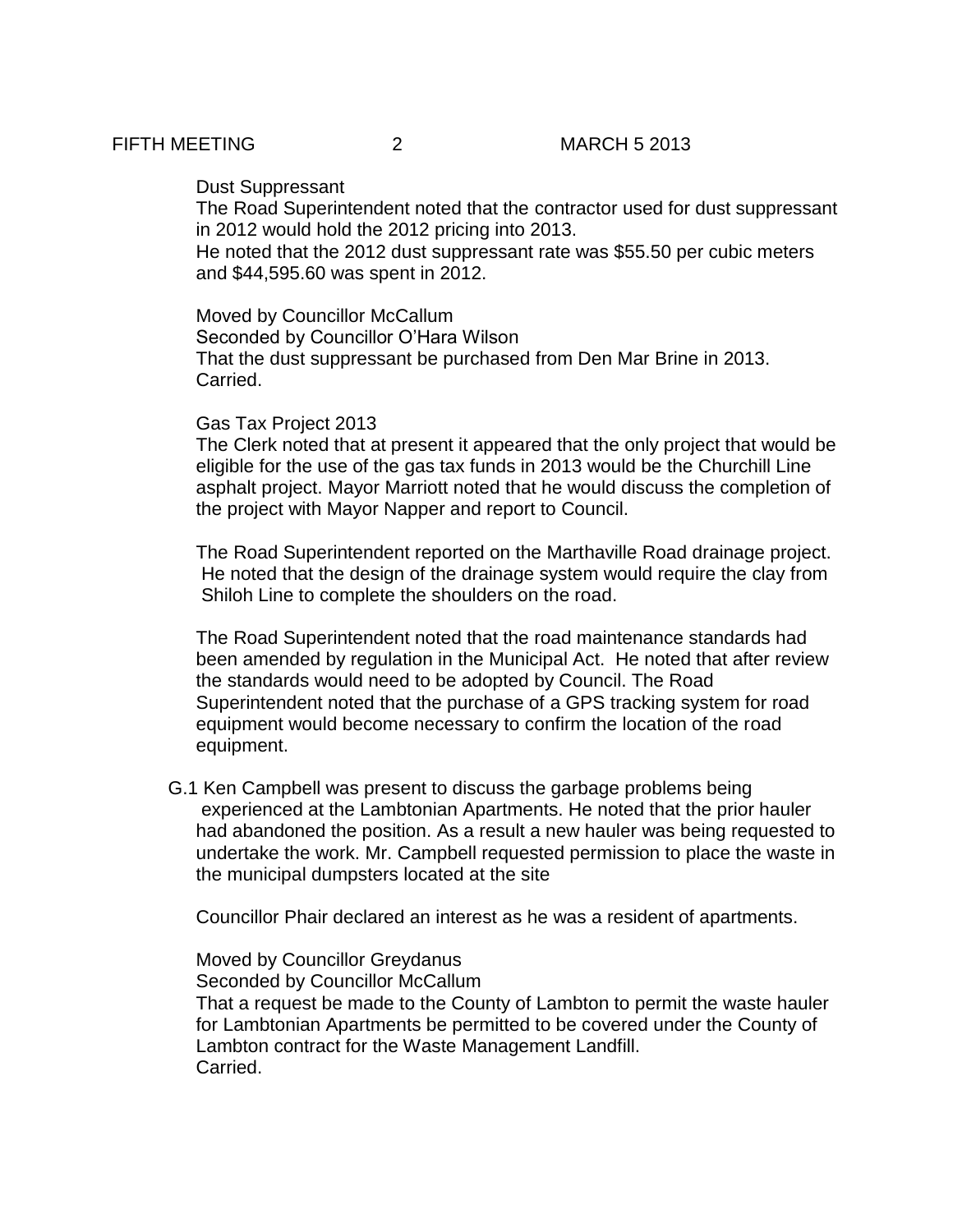# FIFTH MEETING 3 MARCH 5 2013

3- Drainage- Request for Drain Maintenance- R Hall- McMurray Drain

The Clerk noted that a maintenance request had been received from Roy Hall to clean the McMurray Drain. The Clerk reported that the Engineer had recommended a site meeting be held and that a new report under Section 78 would be required to address sizing issues with culverts.

Moved by Councillor Greydanus Seconded by Councillor O'Hara Wilson That Mayor Marriott be appointed as Council representative on the McMurray Drain site meeting and that R Dobbin Engineering be appointed to hold a site meeting concerning the drain. Carried.

Harold & Mona May Thompson- Murray Drain clean out A letter was received from the Thompsons confirming their request not to undertake any cleaning of the Murray Drain on their property.

A maintenance request was received from Tom Dobbin to do brushing on the McMurphy Drain and the Rainsberry Drain. The Clerk reported that the brushing on the McMurphy Drain could be incorporated with work currently underway on another drain. The Engineer had requested that a site meeting be held on the Rainsberry Drain as additional work may be required on the drain.

Moved by Councillor O'Hara Wilson Seconded by Councillor Greydanus That a site meeting be held on the Rainsberry Drain with Councillor McCallum appointed as the Council representative. Carried.

- C. Correspondence for information
	- 1. Ministry of Environment- Drinking Water Program Bulletin
	- 2. Waste Management- 2012 Recycling Report
	- 3. Sarnia Community Foundation Annual report
	- 4. County of Lambton
		- 1- Strategic Plan
		- 2- 2013 Draft Budget
	- 5. St Clair Region Conservation Large Stock Tree Order
	- 6. JLT Canada Risk Reporter Feb 2013
	- 7. AMO
		- 1- Ontario Throne Speech
		- 2- Infrastructure Investments
		- 3- Interest Arbitration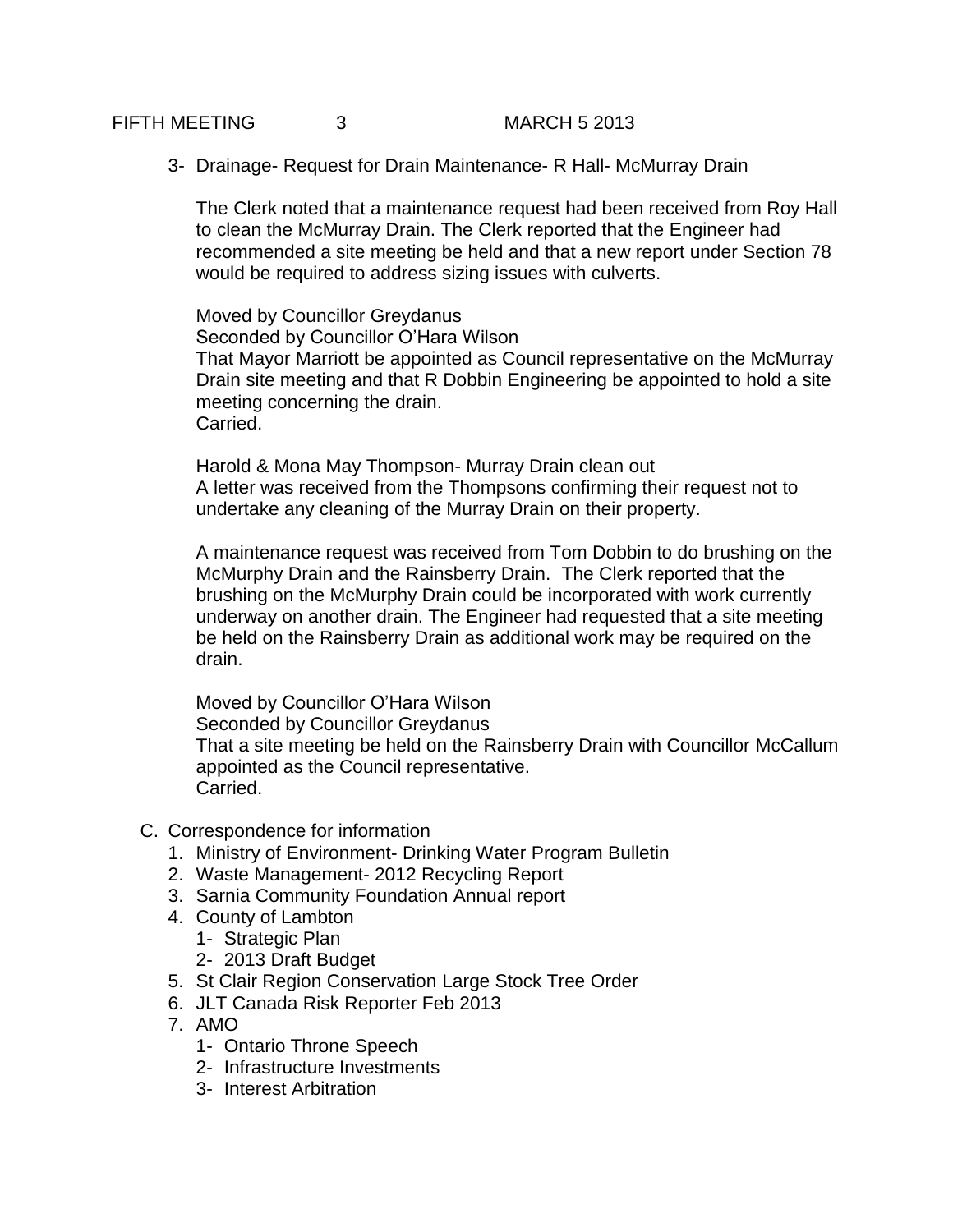FIFTH MEETING 4 MARCH 5 2013

- 8. Accessibility Directorate moves to Ministry of Economic Development and **Trade**
- 9. OSUM Conference May 1-3-13
- 10.Canadian Cancer Society Daffodil Month
- 11.Farm Credit Corporation AgriSpirit Fund
- 12.Township of Wainfleet- Consultation in Advance of Wind Turbine projects
- 13.Community Health Serves Food Handler Certification Training
- 14.St Clair Region Conservation Authority 2013 Levy

Moved by Councillor O'Hara Wilson Seconded by Councillor Greydanus That correspondence items 1-10 and 12-14 be received and filed and that a report be prepared for correspondence item 11. Carried.

- D. Correspondence requiring motions
	- 1. Resolution OSUM re: low water levels

Moved by Councillor O'Hara Wilson Seconded by Councillor Greydanus That the resolution from OSUM concerning low water levels on the Great Lakes be supported. Carried.

2. Moore Agricultural Society grant request

Moved by Councillor Phair Seconded by Councillor McCallum That the grant request from the Moore Agricultural Society be referred to budget. Carried.

3. Resolution OSUM re: Food Packaging

Moved by Councillor Phair Seconded by Councillor O'Hara Wilson That the resolution from OSUM concerning food packaging be supported. Carried.

E. Accounts

Moved by Councillor McCallum Seconded by Councillor Greydanus That the accounts be paid as circulated: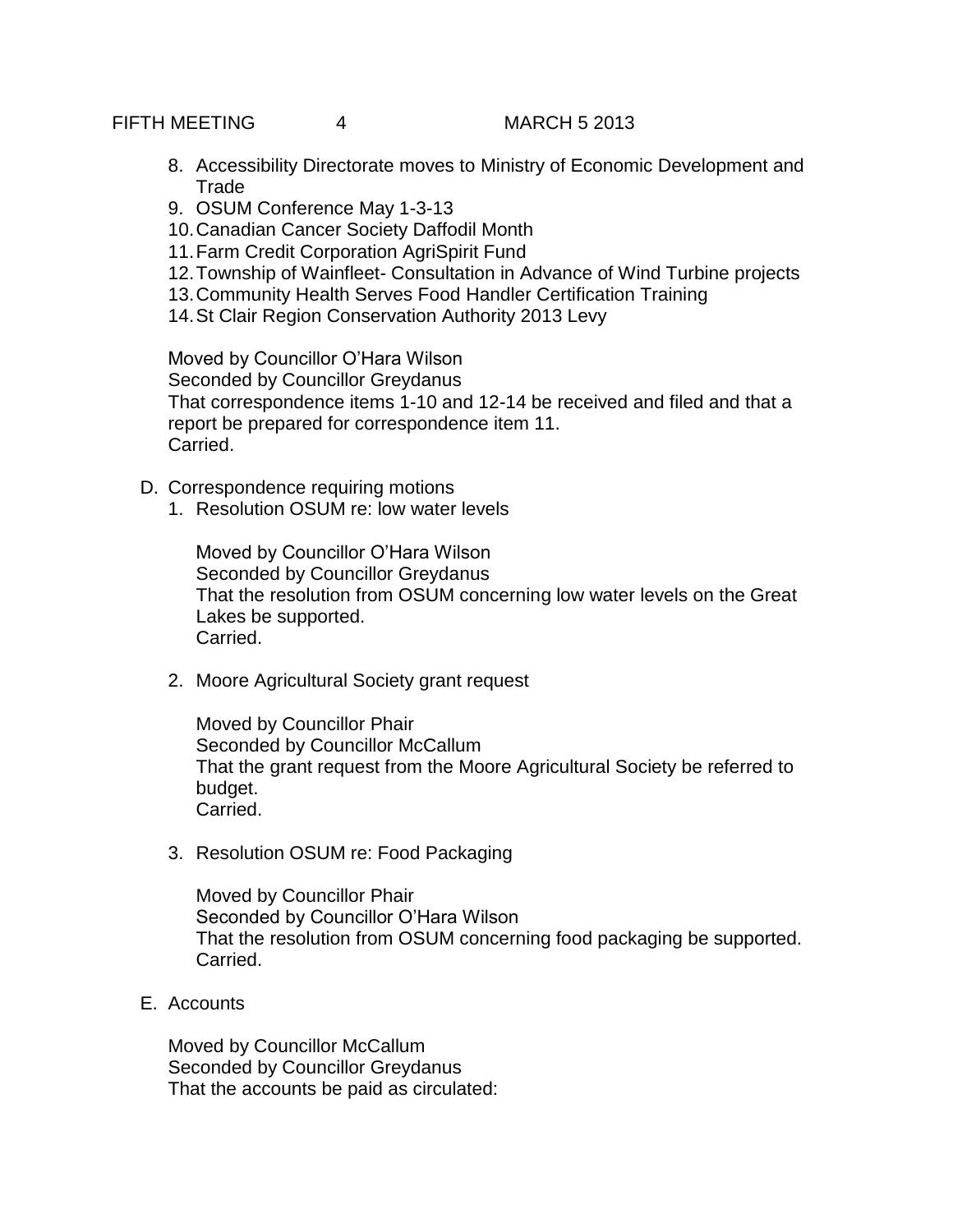Cheque: 5633-5654: \$ 246,965.61 Cheque: 5655-5688: \$30,984.59 Carried.

- F. Bylaws
	- 1. Bylaw 19 of 2013 Council Remuneration 2013

Moved by Councillor O'Hara Wilson Seconded by Councillor McCallum That first and second reading be given to Bylaw 19 of 2013 with the inclusion of the following amendments to meeting descriptions-Section 1 include reference to committee/special meeting Section 2 include reference to committee/special meeting Section 2 removes reference to special meeting. Carried.

Moved by Councillor Greydanus Seconded by Councillor Phair That third and final reading be given to Bylaw 19 of 2013 as amended. Carried.

- 2. Bylaw 18 of 2013 Confirmation Bylaw
- 3. Bylaw 21 of 2013 MIII Program

Moved by Councillor McCallum Seconded by Councillor Phair That first and second reading be given to Bylaw 18 and 21 of 2013. Carried.

Moved by Councillor O'Hara Wilson Seconded by Councillor Greydanus That third and final reading be given to Bylaw 18 and 21 of 2013. Carried.

## G. Other Business

1. Memo Council Hydro One Transmission Corridor Upgrade

A brief review took place concerning the Hydro One corridor work proposed for 2013.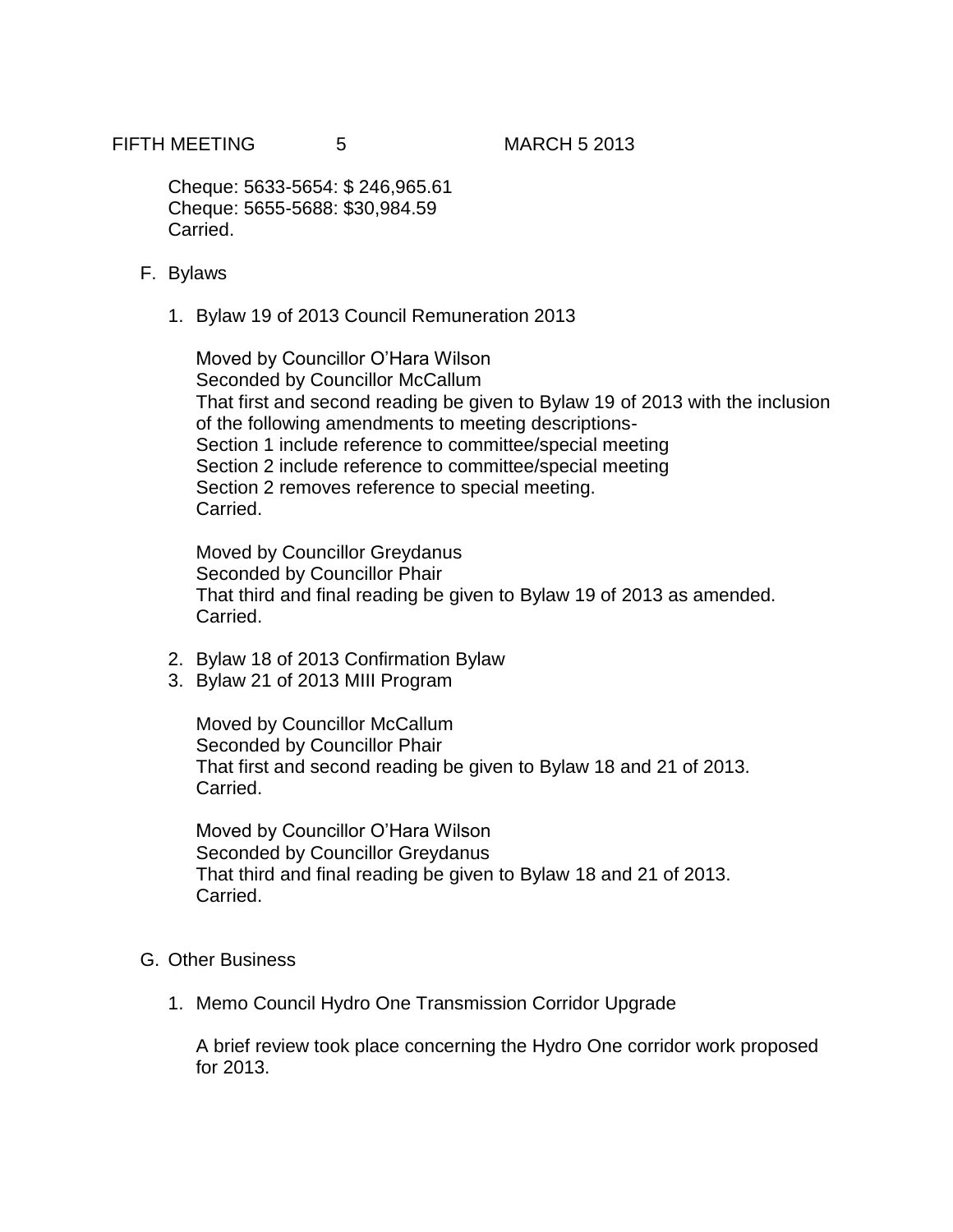## FIFTH MEETING 6 MARCH 5 2013

2. Review of Clearing of Land Bylaw

The Clerk reported that the Clearing of Land Bylaw would be returned to Council for approval at a future meeting.

Councillor O'Hara Wilson requested that the Township review options to address compost wastes from Township residents.

3. Minutes Emergency Management Coordinators Meeting Feb 21-13

The Emergency Management coordinator was requested to prepare additional information on the 211 system presented in their meeting of February 21 2013.

4. Memo Council Planning Fees

A review was made of the Planning fees charged by the Township.

Moved by Councillor O'Hara Wilson Seconded by Councillor Greydanus That an amended bylaw be prepared which increased the planning fees charged by the Township. Carried.

The Clerk noted that information concerning the 2013 Municipal Banquet had been circulated to Council. The annual banquet was to be held on April 4 2013.

A discussion took place concerning meetings held at the OGRA conference. The Clerk was requested to obtain the per household and per capita costs for policing in Sarnia and Chatham Kent. The Clerk recommended that the Inspector for the OPP provide information on the service levels required by police.

A review was made of the discussions held with the Conservative and NDP caucus members concerning their positions on wind tower policies.

The Clerk noted that a new information sign had been purchased and would be erected at the Petrolia Landfill by the site operator.

Councillor McCallum noted that during the Waste Management Citizen liaison meeting the site operator had noted that the site would close in 3.7 years.